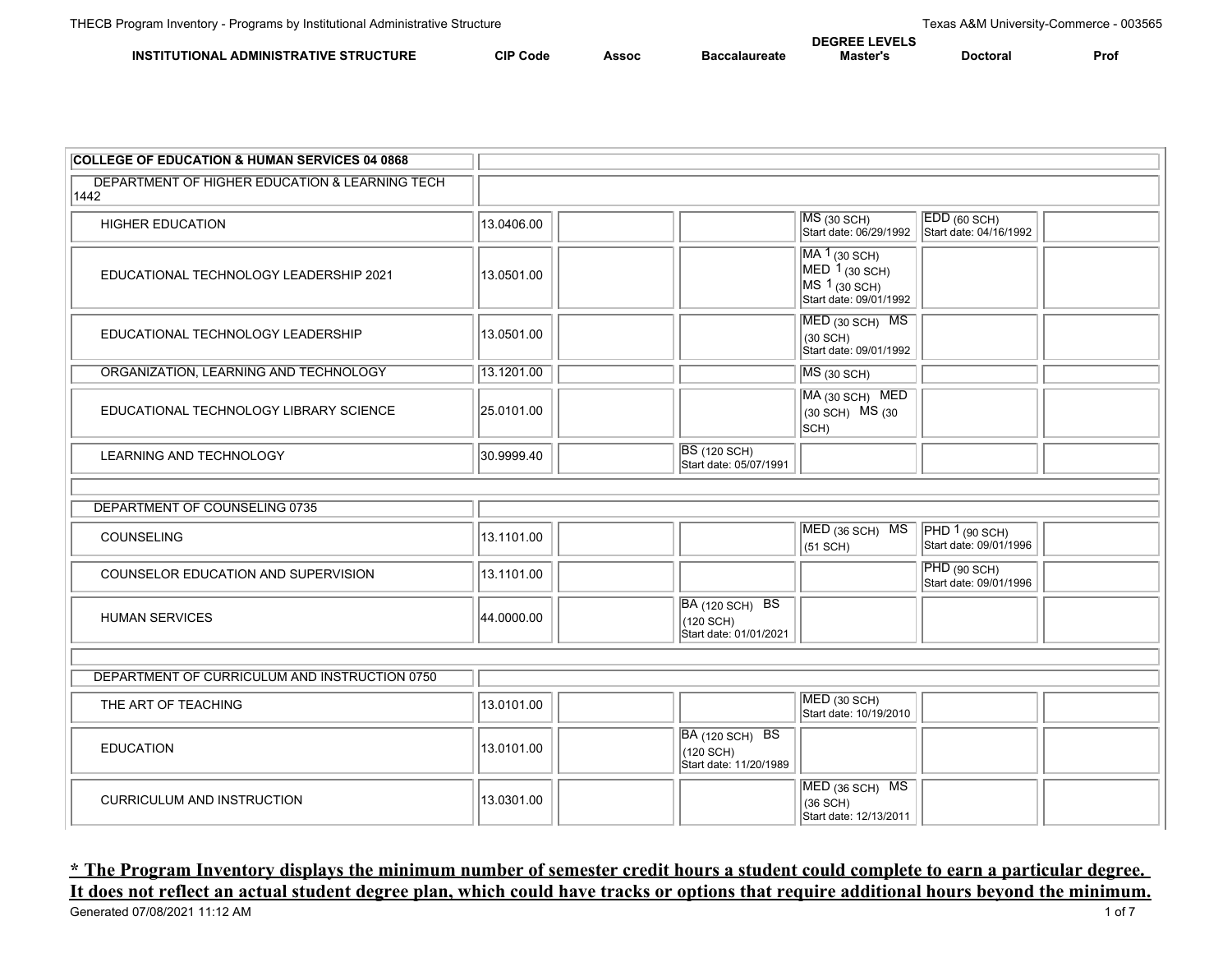|                                        |                 |       |                      | <b>DEGREE LEVELS</b> |          |      |
|----------------------------------------|-----------------|-------|----------------------|----------------------|----------|------|
| INSTITUTIONAL ADMINISTRATIVE STRUCTURE | <b>CIP Code</b> | Assoc | <b>Baccalaureate</b> | Master's             | Doctoral | Pro. |

| SUPERVISION CURRICULUM AND INSTRUCTION                 | 13.1202.00 |                                                |                                                                          | EDD (72 SCH)<br>Start date: 10/01/1962  |
|--------------------------------------------------------|------------|------------------------------------------------|--------------------------------------------------------------------------|-----------------------------------------|
| SECONDARY EDUCATION                                    | 13.1205.00 |                                                | MA (30 SCH) MED<br>(36 SCH) MS (36<br>$ SCH\rangle$                      |                                         |
| EARLY CHILDHOOD EDUCATION                              | 13.1210.00 |                                                | MA 2 (30 SCH)<br>$MED2$ (36 SCH)<br>$MS 2_{(36 \text{ SCH})}$            |                                         |
| <b>READING</b>                                         | 13.1315.00 |                                                | MA 2 (30 SCH)<br>MED $2_{(36 \text{ SCH})}$<br>MS $2_{(36 \text{ SCH})}$ |                                         |
| DEPARTMENT OF EDUCATIONAL LEADERSHIP 0904              |            |                                                |                                                                          |                                         |
| EDUCATIONAL ADMINISTRATION                             | 13.0401.00 |                                                | MED (30 SCH) MS<br>$(30$ SCH $)$                                         | EDD 3(60 SCH)<br>Start date: 10/01/1962 |
|                                                        |            |                                                |                                                                          |                                         |
| DEPARTMENT OF PSYCHOLOGY AND SPECIAL EDUCATION<br>2405 |            |                                                |                                                                          |                                         |
| <b>SPECIAL EDUCATION</b>                               | 13.1001.00 |                                                | MED (36 SCH) MS<br>(36 SCH)                                              |                                         |
| <b>PSYCHOLOGY</b>                                      | 42.0101.00 | <b>BS</b> (120 SCH)                            | $MS$ (36 SCH)                                                            |                                         |
| SCHOOL PSYCHOLOGY                                      | 42.2805.00 |                                                | SSP (66 SCH)<br>Start date: 07/23/2008                                   |                                         |
| EDUCATIONAL PSYCHOLOGY                                 | 42.2806.00 |                                                |                                                                          | PHD (90 SCH)                            |
|                                                        |            |                                                |                                                                          |                                         |
| SCHOOL OF SOCIAL WORK 04 2580                          |            |                                                |                                                                          |                                         |
| SOCIAL WORK                                            | 44.0701.00 | <b>BSW</b> (120 SCH)<br>Start date: 04/22/1977 | MSW (33 SCH)<br>Start date: 10/17/1997                                   |                                         |
|                                                        |            |                                                |                                                                          |                                         |
| SCHOOL OF NURSING AND HEALTH SCIENCES 04 2109          |            |                                                |                                                                          |                                         |
| DEPARTMENT OF HEALTH AND HUMAN PERFORMANCE 1395        |            |                                                |                                                                          |                                         |
| SPORT AND RECREATION MANAGEMENT                        | 31.0504.00 | <b>BS</b> (120 SCH)<br>Start date: 09/01/2006  |                                                                          |                                         |
| HEALTH, KINESIOLOGY AND SPORTS STUDIES                 | 31.0505.00 |                                                | $MS$ (30 SCH)<br>Start date: 08/13/1999                                  |                                         |

## **\* The Program Inventory displays the minimum number of semester credit hours a student could complete to earn a particular degree. It does not reflect an actual student degree plan, which could have tracks or options that require additional hours beyond the minimum.**<br>Generated 07/08/2021 11:12 AM 2 of 7 Generated 07/08/2021 11:12 AM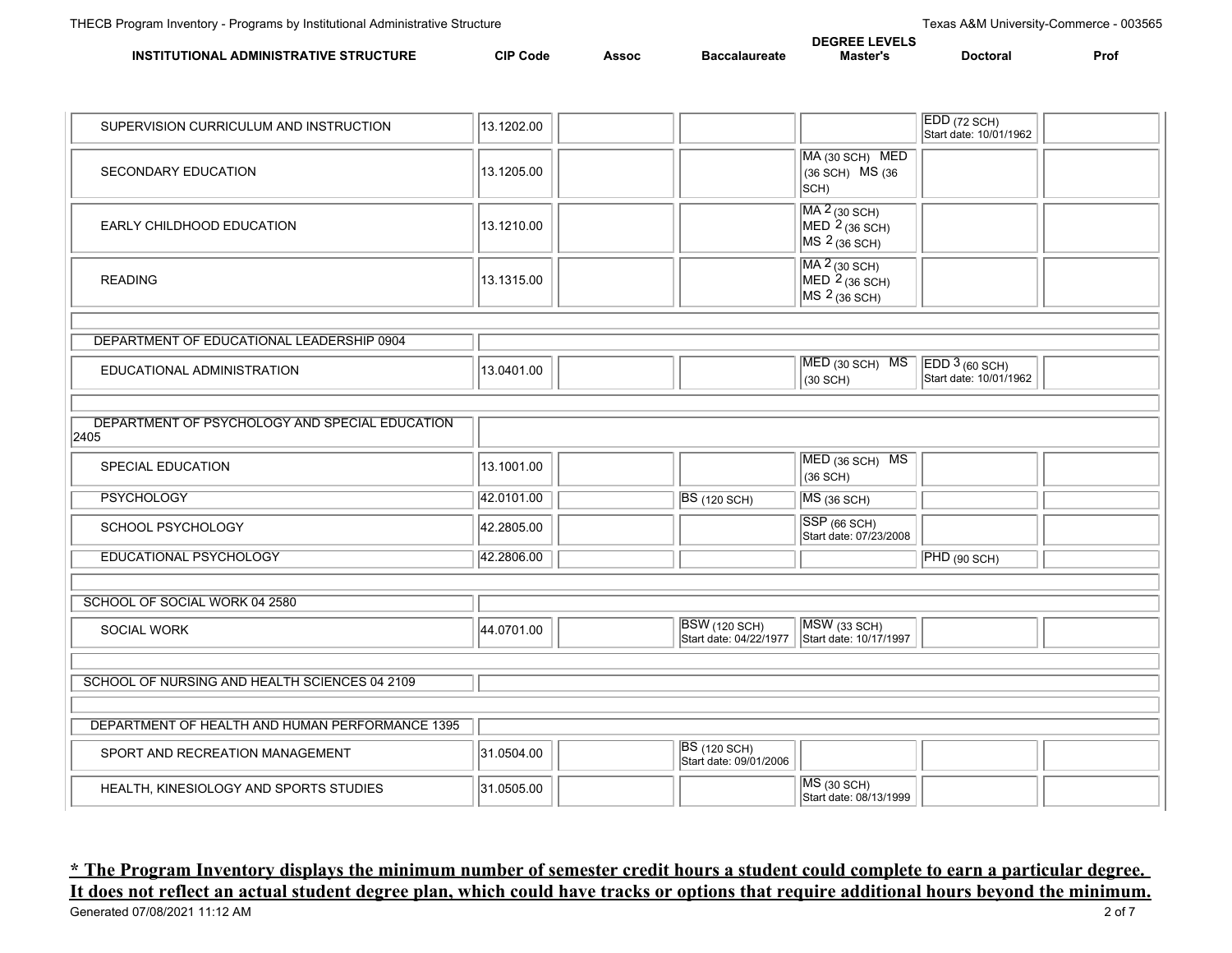|                                                          |                    |   | --   |               |      |
|----------------------------------------------------------|--------------------|---|------|---------------|------|
| אווד<br>INS<br>∩MINר<br><b>NVF</b><br>.TR'<br>ONAI<br>RΔ | <b>CIP</b><br>Code | . | iste | <b>POCTOL</b> | Pro. |

| KINESIOLOGY AND SPORTS STUDIES                              | 31.0505.00 | <b>BS</b> (120 SCH)<br>Start date: 04/18/1990                 |                                                      |
|-------------------------------------------------------------|------------|---------------------------------------------------------------|------------------------------------------------------|
| PUBLIC HEALTH                                               | 51.2201.00 | <b>BS</b> (120 SCH)<br>Start date: 09/01/2015                 | $MPH$ (42 SCH)<br>Start date: 08/24/2020             |
|                                                             |            |                                                               |                                                      |
| DEPARTMENT OF NURSING 2100                                  |            |                                                               |                                                      |
| <b>NURSING</b>                                              | 51.3801.00 | <b>BSN</b> (121 SCH)<br>Start date: 10/25/2012                |                                                      |
| <b>FAMILY NURSE PRACTITIONER</b>                            | 51.3805.00 |                                                               | MSN(46 SCH)<br>Start date: 01/15/2017                |
|                                                             |            |                                                               |                                                      |
| <b>COLLEGE OF HUMANITIES, SOCIAL SCIS, AND ARTS 06 1579</b> |            |                                                               |                                                      |
| DEPARTMENT OF ART 0310                                      |            |                                                               |                                                      |
| <b>VISUAL COMMUNICATION</b>                                 | 50.0409.00 | <b>BFA</b> (126 SCH)                                          |                                                      |
| PHOTOGRAPHY                                                 | 50.0605.00 | <b>BFA</b> (120 SCH)<br>Start date: 06/09/2017                |                                                      |
| FINE/STUDIO ART                                             | 50.0702.00 | <b>BFA</b> (120 SCH)<br>Start date: 02/05/2003                |                                                      |
| <b>ART</b>                                                  | 50.0702.00 | BA (120 SCH)                                                  | MA (30 SCH) MFA<br>$2(60)$ SCH)                      |
|                                                             |            |                                                               |                                                      |
| DEPARTMENT OF HISTORY 1450                                  |            |                                                               |                                                      |
| <b>HISTORY</b>                                              | 54.0101.00 | <b>BA</b> (120 SCH) BS<br>(120 SCH)                           | MA (36 SCH) MS<br>$(36$ SCH)                         |
|                                                             |            |                                                               |                                                      |
| DEPARTMENT OF LIBERAL STUDIES 1736                          |            |                                                               |                                                      |
| <b>LIBERAL STUDIES</b>                                      | 24.0101.00 | <b>BA</b> (120 SCH) BS<br>(120 SCH)<br>Start date: 01/01/2007 |                                                      |
|                                                             |            |                                                               |                                                      |
| DEPARTMENT OF LITERATURE AND LANGUAGES 1770                 |            |                                                               |                                                      |
| <b>COMMUNICATION STUDIES</b>                                | 09.0100.00 | <b>BA (120 SCH) BS</b><br>(120 SCH)                           |                                                      |
| <b>APPLIED LINGUISTICS</b>                                  | 16.0105.00 |                                                               | MA (30 SCH) MS<br>(30 SCH)<br>Start date: 08/25/2015 |

**\* The Program Inventory displays the minimum number of semester credit hours a student could complete to earn a particular degree. It does not reflect an actual student degree plan, which could have tracks or options that require additional hours beyond the minimum.**<br>Generated 07/08/2021 11:12 AM 3 of 7 Generated 07/08/2021 11:12 AM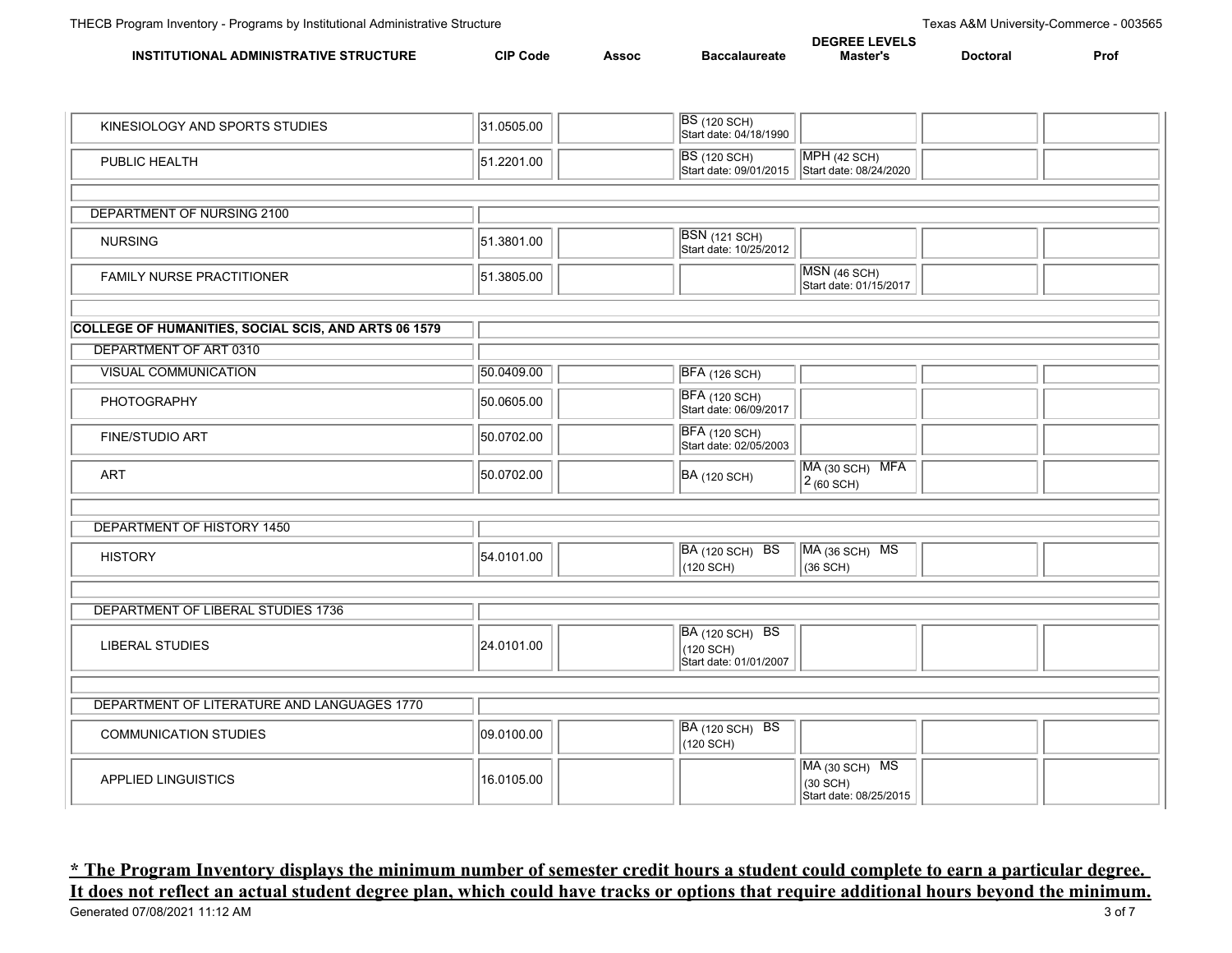|                                                                                        |                   |              |                  | ™ <sup>=v</sup> ELJ<br>JEGRI |          |      |
|----------------------------------------------------------------------------------------|-------------------|--------------|------------------|------------------------------|----------|------|
| <b>INS</b><br><b>TURL</b><br><b>ADMINISTRATIVE</b><br>$\sim$ $R^{11}$<br><b>TIONAI</b> | 21D<br>Code<br>ur | <b>Assoc</b> | alaureate<br>эaι | !aster                       | Doctoral | Pro. |

| <b>SPANISH</b>                                         | 16.0905.00 | <b>BA</b> (120 SCH)                                                   | <b>MA (30 SCH)</b><br>Start date: 02/26/1971              |                                        |  |
|--------------------------------------------------------|------------|-----------------------------------------------------------------------|-----------------------------------------------------------|----------------------------------------|--|
| <b>ENGLISH</b>                                         | 23.0101.00 | <b>BA</b> (120 SCH)                                                   | MA (30 SCH) MS<br>(30 SCH)                                | PHD (60 SCH)<br>Start date: 01/27/2000 |  |
|                                                        |            |                                                                       |                                                           |                                        |  |
| DEPARTMENT OF MUSIC 2060                               |            |                                                                       |                                                           |                                        |  |
| <b>MUSIC 2021</b>                                      | 50.0901.00 | <b>BA 1</b> (120 SCH) BM<br>$1_{(127 \text{ SCH})}$ BS 1<br>(127 SCH) | MM 1 (30 SCH)                                             |                                        |  |
| <b>MUSIC</b>                                           | 50.0901.00 | BA (120 SCH) BM<br>(127 SCH)                                          | MM (30 SCH)                                               |                                        |  |
|                                                        |            |                                                                       |                                                           |                                        |  |
| DEPARTMENT OF POLITICAL SCIENCE 2340                   |            |                                                                       |                                                           |                                        |  |
| PARALEGAL STUDIES                                      | 22.0302.00 | <b>BA (120 SCH) BS</b><br>(120 SCH)<br>Start date: 07/22/1983         |                                                           |                                        |  |
| POLITICAL SCIENCE                                      | 45.1001.00 | BA (120 SCH) BS<br>(120 SCH)                                          | MA (30 SCH) MS<br>$(36$ SCH $)$<br>Start date: 08/30/2010 |                                        |  |
|                                                        |            |                                                                       |                                                           |                                        |  |
| DEPARTMENT OF SOCIOLOGY AND CRIMINAL JUSTICE 2592      |            |                                                                       |                                                           |                                        |  |
| CRIMINAL JUSTICE                                       | 43.0104.00 | BACJ (120 SCH)<br>BSCJ 4 (120 SCH)<br>Start date: 07/20/1972          |                                                           |                                        |  |
| APPLIED CRIMINOLOGY                                    | 45.0401.00 |                                                                       | MS (30 SCH)<br>Start date: 09/21/2010                     |                                        |  |
| SOCIOLOGY                                              | 45.1101.00 | BA (120 SCH) BS<br>$(120$ SCH)                                        | MA (30 SCH) MS<br>(30 SCH)                                |                                        |  |
|                                                        |            |                                                                       |                                                           |                                        |  |
| DEPARTMENT OF THEATRE 2830                             |            |                                                                       |                                                           |                                        |  |
| <b>THEATRE</b>                                         | 50.0501.00 | BA (120 SCH) BS<br>(120 SCH)<br>Start date: 07/18/1966                | MA (30 SCH) MS<br>(30 SCH)<br>Start date: 04/21/1969      |                                        |  |
|                                                        |            |                                                                       |                                                           |                                        |  |
| <b>COLLEGE OF BUSINESS 09 0490</b>                     |            |                                                                       |                                                           |                                        |  |
| DEPARTMENT OF MARKETING AND BUSINESS ANALYTICS<br>1842 |            |                                                                       |                                                           |                                        |  |

## **\* The Program Inventory displays the minimum number of semester credit hours a student could complete to earn a particular degree. It does not reflect an actual student degree plan, which could have tracks or options that require additional hours beyond the minimum.**<br>Generated 07/08/2021 11:12 AM 4 of 7 Generated 07/08/2021 11:12 AM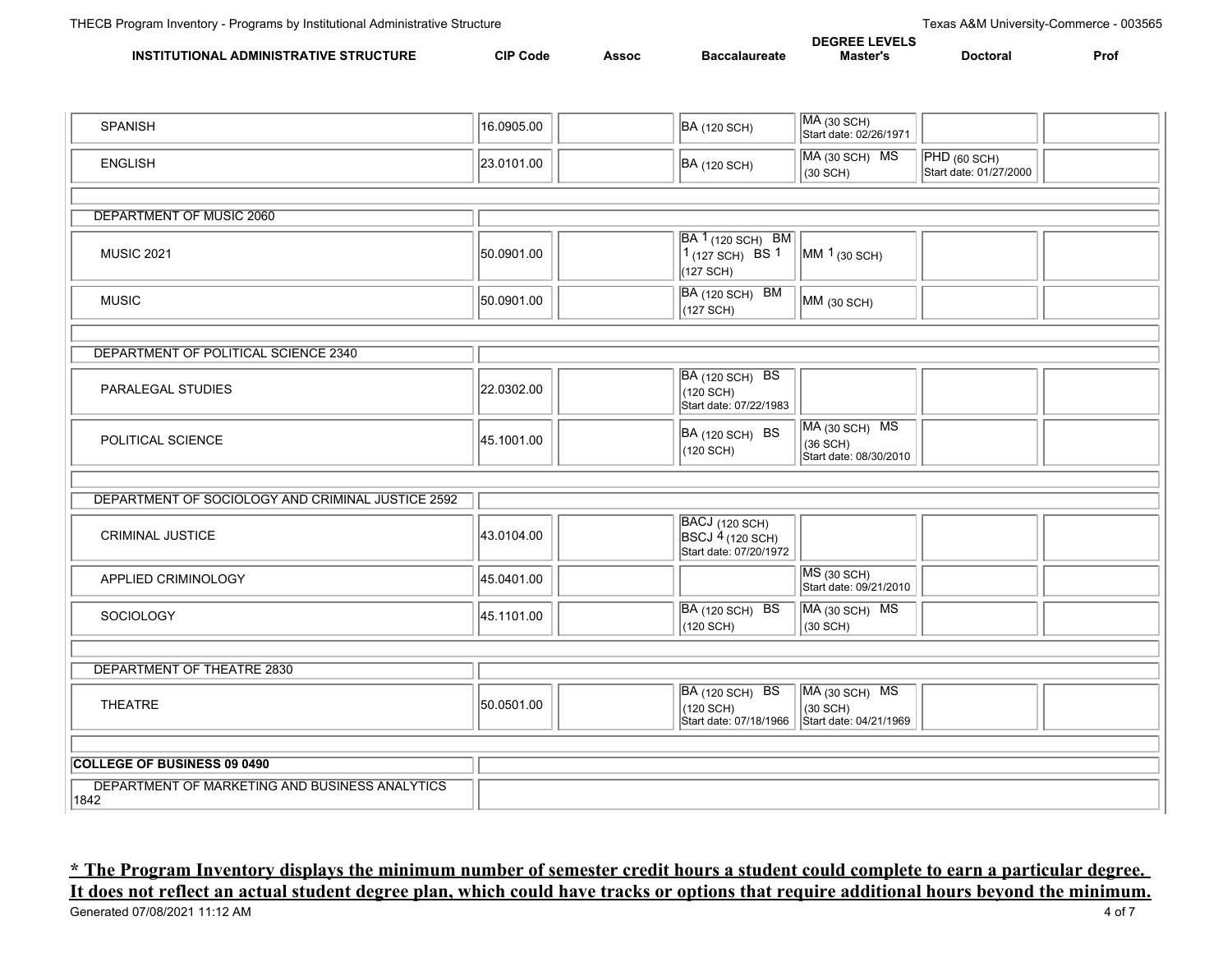|                                                                       |                 |       |                      | <b>DEGREE LEVELS</b> |         |      |
|-----------------------------------------------------------------------|-----------------|-------|----------------------|----------------------|---------|------|
| <b>STRUCTURE</b><br><b>INS</b><br>TRATIVF<br><b>ADMINIS</b><br>ΓΙΩΝΔΙ | <b>CIP Code</b> | Assoc | <b>Baccalaureate</b> | Master'              | Doctora | Pro. |

| <b>BUSINESS ANALYTICS</b>                                | 52.1399.01 | <b>BBA</b> (120 SCH)<br>Start date: 08/01/2015         | $MS$ (30 SCH)<br>Start date: 08/01/2015      |
|----------------------------------------------------------|------------|--------------------------------------------------------|----------------------------------------------|
| <b>MARKETING</b>                                         | 52.1401.00 | <b>BBA</b> (120 SCH)<br>Start date: 07/01/1960         | <b>MS</b> (30 SCH)<br>Start date: 01/26/2001 |
|                                                          |            |                                                        |                                              |
| DEPARTMENT OF ACCOUNTING AND FINANCE 0041                |            |                                                        |                                              |
| <b>ACCOUNTING</b>                                        | 52.0301.00 | BBA (120 SCH)                                          | MSA (36 SCH)<br>Start date: 08/26/2010       |
| <b>FINANCE</b>                                           | 52.0801.00 | <b>BBA</b> (120 SCH)<br>Start date: 07/01/1960         | $MSF$ (30 SCH)<br>Start date: 09/01/2004     |
|                                                          |            |                                                        |                                              |
| DEPARTMENT OF MANAGEMENT AND ECONOMICS 1878              |            |                                                        |                                              |
| <b>GENERAL BUSINESS</b>                                  | 52.0101.00 | <b>BBA</b> (120 SCH)                                   |                                              |
| <b>BUSINESS ADMINISTRATION</b>                           | 52.0201.00 | <b>BS</b> (120 SCH)                                    | $MBA$ (30 SCH)                               |
| MANAGEMENT                                               | 52.0201.00 | <b>BBA</b> (120 SCH)<br>Start date: 07/06/1998         | $MS$ (30 SCH)<br>Start date: 09/01/1999      |
| SUPPLY CHAIN MANAGEMENT                                  | 52.0203.00 | <b>BBA</b> (120 SCH)<br>Start date: 08/30/2021         | $MS$ (30 SCH)<br>Start date: 08/30/2021      |
| APPLIED ECONOMICS                                        | 52.0601.00 | <b>BS</b> (120 SCH)<br>Start date: 08/30/2021          |                                              |
|                                                          |            |                                                        |                                              |
| CENTER FOR TECHNOLOGICAL & CAREER DEVELOPMENT 09<br>2802 |            |                                                        |                                              |
|                                                          |            |                                                        |                                              |
| <b>COLLEGE OF SCIENCE AND ENGINEERING 10 2517</b>        |            |                                                        |                                              |
| DEPARTMENT OF BIOLOGICAL AND ENVRNMNTL SCIENCE<br>0432   |            |                                                        |                                              |
| <b>ENVIRONMENTAL SCIENCE</b>                             | 03.0104.00 | <b>BS</b> (120 SCH)<br>Start date: 09/01/2000          |                                              |
| WILDLIFE AND CONSERVATION SCIENCE                        | 03.0601.00 | <b>BS 5 (120 SCH)</b><br>Start date: 07/01/2003        |                                              |
| <b>BIOLOGICAL SCIENCES</b>                               | 26.0101.00 | BA (120 SCH) BS<br>(129 SCH)<br>Start date: 10/18/1989 | MS (30 SCH)<br>Start date: 10/18/1989        |
|                                                          |            |                                                        |                                              |
| DEPARTMENT OF CHEMISTRY 0600                             |            |                                                        |                                              |
| <b>CHEMISTRY</b>                                         | 40.0501.00 | <b>BS</b> (124 SCH)                                    | $MS$ (30 SCH)                                |

**\* The Program Inventory displays the minimum number of semester credit hours a student could complete to earn a particular degree. It does not reflect an actual student degree plan, which could have tracks or options that require additional hours beyond the minimum.**<br>Generated 07/08/2021 11:12 AM 5 of 7 Generated 07/08/2021 11:12 AM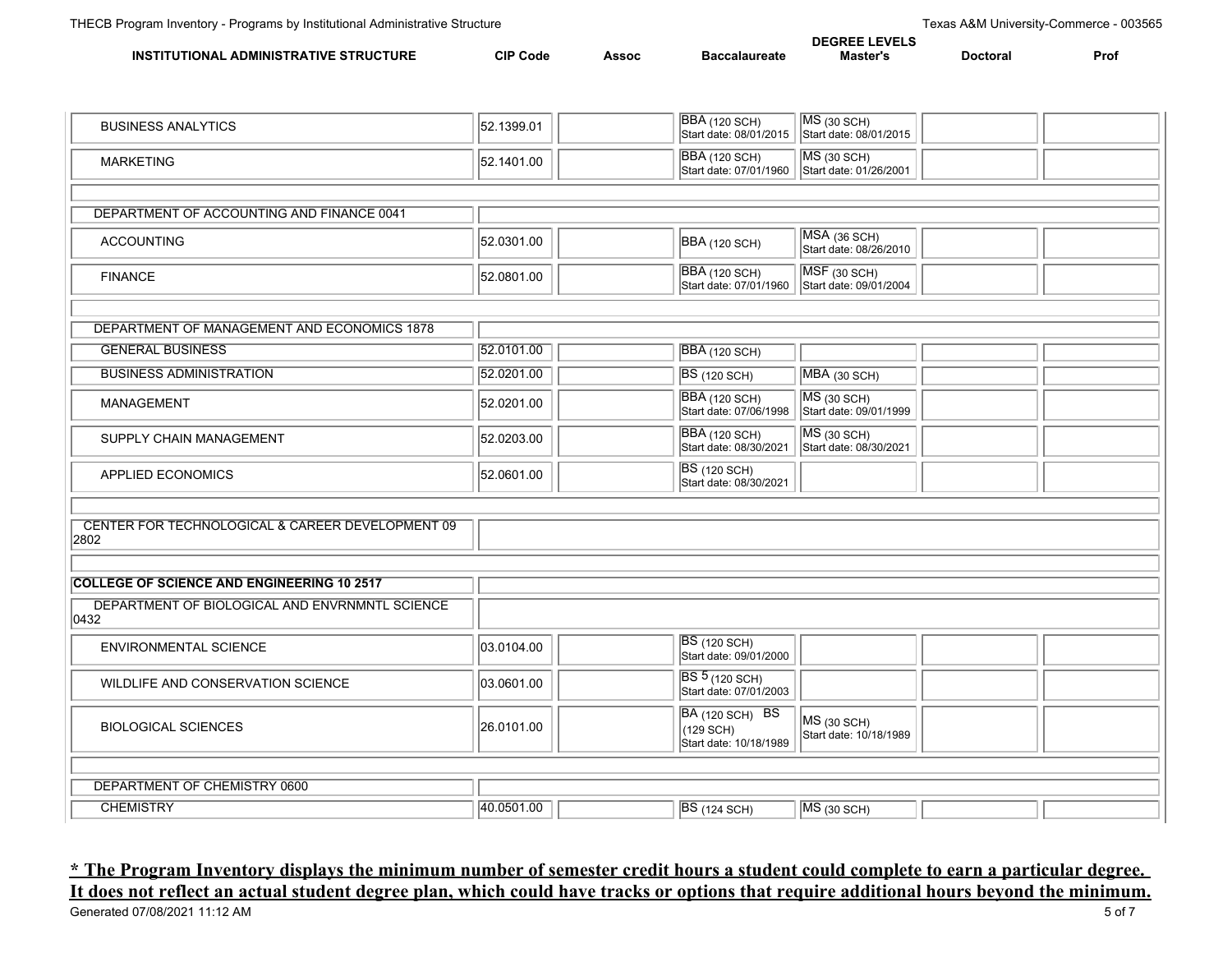١I.

|                                                        |                 |       |            | <b>DEGREE LEVELS</b> |          |      |
|--------------------------------------------------------|-----------------|-------|------------|----------------------|----------|------|
| . ADMINISTRATIVE STRUCTURE<br>UTIONAL<br><b>INSTIT</b> | <b>CIP Code</b> | Assoc | ำๆlaureate | Master's             | Doctoral | Pro. |

| DEPARTMENT OF COMPUTER SCIENCE & INFO SYSTEMS<br>0714            |            |                                                                                |                                          |
|------------------------------------------------------------------|------------|--------------------------------------------------------------------------------|------------------------------------------|
| <b>COMPUTER SCIENCE</b>                                          | 11.0101.00 | <b>BS</b> (120 SCH)<br>Start date: 12/20/1968                                  | MS <sup>2</sup> (31 SCH)                 |
| COMPUTER INFORMATION SYSTEMS                                     | 11.0401.00 | BSCIS (120 SCH)<br>Start date: 02/23/1983                                      |                                          |
| <b>CYBERSECURITY</b>                                             | 11.1003.00 | <b>BS</b> (120 SCH)<br>Start date: 08/24/2020                                  |                                          |
| <b>COMPUTATIONAL SCIENCE 2021</b>                                | 30.3001.00 |                                                                                | $MS1$ (30 SCH)<br>Start date: 09/01/2012 |
|                                                                  |            |                                                                                |                                          |
| DEPARTMENT OF ENGINEERING AND TECHNOLOGY 0983                    |            |                                                                                |                                          |
| ELECTRICAL ENGINEERING                                           | 14.1001.00 | <b>BS</b> (127 SCH)<br>Start date: 04/20/2017                                  |                                          |
| <b>CONSTRUCTION ENGINEERING</b>                                  | 14.3301.00 | <b>BS</b> (126 SCH)<br>Start date: 01/28/2010                                  |                                          |
| <b>INDUSTRIAL ENGINEERING</b>                                    | 14.3501.00 | <b>BS</b> (126 SCH)<br>Start date: 01/10/2003                                  |                                          |
| <b>TECHNOLOGY MANAGEMENT</b>                                     | 15.0612.00 | <b>BS</b> (120 SCH)<br>Start date: 09/01/2000                                  | $MS$ (36 SCH)<br>Start date: 12/12/1997  |
|                                                                  |            |                                                                                |                                          |
| DEPARTMENT OF MATHEMATICS 1875                                   |            |                                                                                |                                          |
| <b>MATHEMATICS</b>                                               | 27.0101.00 | <b>BS</b> (120 SCH)                                                            | $MS$ (30 SCH)                            |
|                                                                  |            |                                                                                |                                          |
| DEPARTMENT OF PHYSICS AND ASTRONOMY 2304                         |            |                                                                                |                                          |
| <b>PHYSICS</b>                                                   | 40.0801.00 | <b>BA</b> (120 SCH) BS<br>(120 SCH)                                            | MS (30 SCH)                              |
|                                                                  |            |                                                                                |                                          |
| <b>COLLEGE OF AGRICULTURAL SCIENCES AND NAT RSRCS 12</b><br>0186 |            |                                                                                |                                          |
| AGRICULTURAL SCIENCE AND TECHNOLOGY                              | 01.0000.00 | BA 1 <sub>(120 SCH)</sub> BS<br>$1(120 \text{ SCH})$<br>Start date: 09/01/1989 |                                          |
| AGRICULTURAL SCIENCES                                            | 01.0000.00 | <b>BS</b> (120 SCH)<br>Start date: 03/18/1991                                  | $MS$ (36 SCH)<br>Start date: 03/18/1991  |
| AGRICULTURAL SCIENCE AND TECHNOLOGY                              | 01.0000.00 | <b>BS</b> (120 SCH)<br>Start date: 09/01/1989                                  |                                          |

## **\* The Program Inventory displays the minimum number of semester credit hours a student could complete to earn a particular degree. It does not reflect an actual student degree plan, which could have tracks or options that require additional hours beyond the minimum.**<br>Generated 07/08/2021 11:12 AM Generated 07/08/2021 11:12 AM